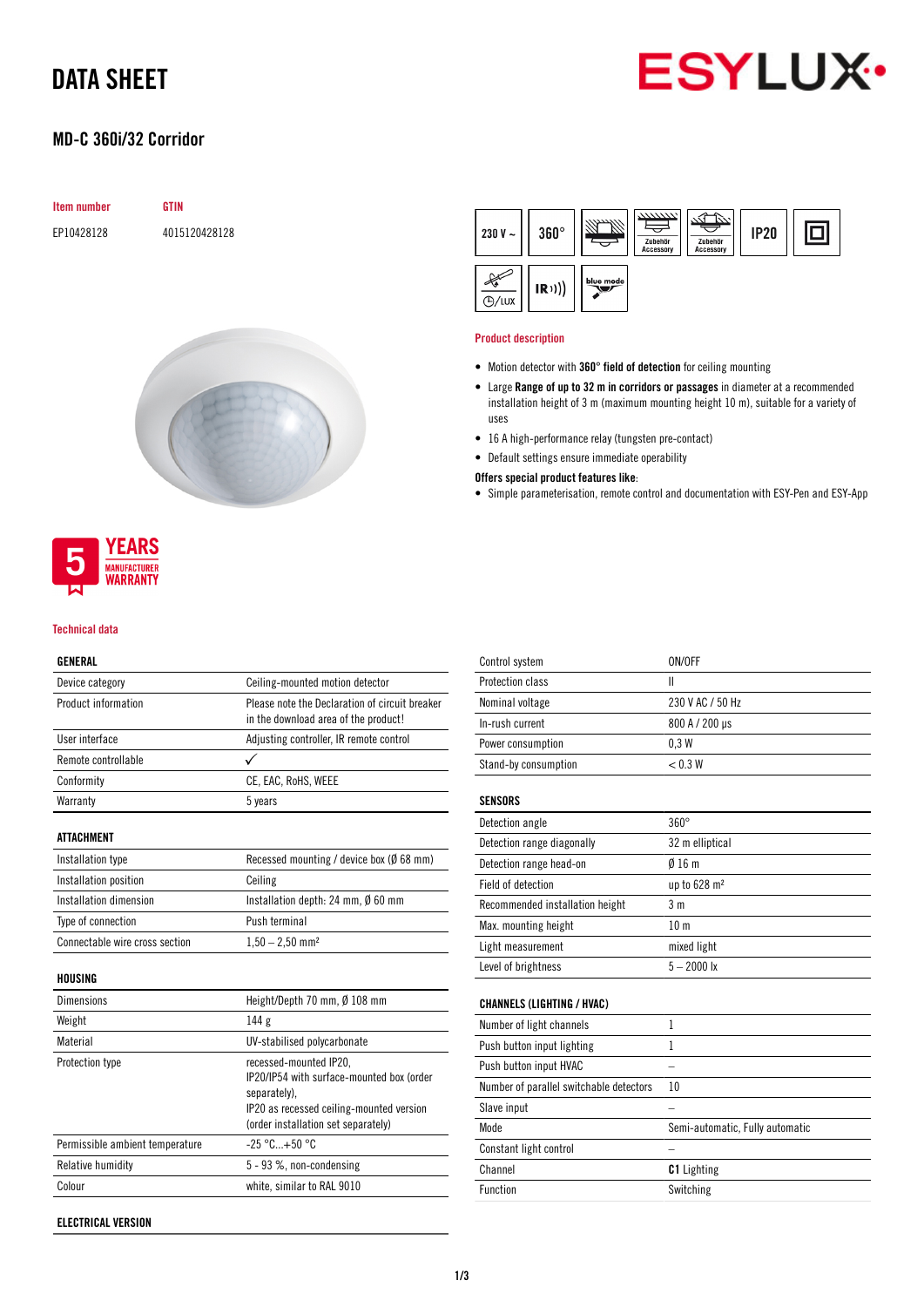## DATA SHEET



### MD-C 360i/32 Corridor

| Item number        | <b>GTIN</b>   |                                                                                                   |                       |                                  |
|--------------------|---------------|---------------------------------------------------------------------------------------------------|-----------------------|----------------------------------|
| EP10428128         | 4015120428128 |                                                                                                   |                       |                                  |
| Switching capacity |               | 230 V/50 Hz, 16 AX<br>2300 W/10 A (cos phi $= 1$ )<br>1150 VA/5 A (cos phi $= 0.5$ )<br>600 W LED | Push button input     |                                  |
|                    |               |                                                                                                   | Impulse feature       |                                  |
|                    |               |                                                                                                   | Switch-off delay time | 60 s30 min (adjustable in steps) |
| Switch contact     |               | make contact / non-floating                                                                       |                       |                                  |

#### Accessories

| <b>Product designation</b>      | <b>GTIN</b>   |
|---------------------------------|---------------|
| Cover                           |               |
| COMPACT COVER SET 24/32 SR      | 4015120425431 |
| COMPACT COVER SET 24/32 BK      | 4015120007491 |
| Mounting                        |               |
| COMPACT MOUNTING BOX IP20 SM WH | 4015120425370 |
| COMPACT MOUNTING BOX IP20 SM SR | 4015120425387 |
| COMPACT MOUNTING BOX IP54 SM WH | 4015120425905 |
| COMPACT MOUNTING BOX IP54 SM SR | 4015120425912 |
| MOUNTING SET IP20 FM 62 WH      | 4015120425929 |
| COMPACT MOUNTING BOX IP54 SM BK | 4015120426940 |
| COMPACT MOUNTING BOX IP20 SM BK | 4015120426933 |
| Protection                      |               |
| <b>BASKET GUARD ROUND LARGE</b> | 4015120425608 |
| Remote control                  |               |
| ESY-Pen                         | 4015120425356 |
| REMOTE CONTROL MDI/PDI          | 4015120425509 |

| <b>Scale drawing</b>                    | <b>Field of detections</b> | <b>Detection range</b>     |                 |
|-----------------------------------------|----------------------------|----------------------------|-----------------|
|                                         |                            | Diagonally (A)             | 32 m elliptical |
| $Ø108$ mm<br>$060$ mm<br>24 mm<br>46 mm | D                          | $\blacksquare$ Frontal (B) | Ø16m            |
|                                         | $360^\circ$                |                            |                 |